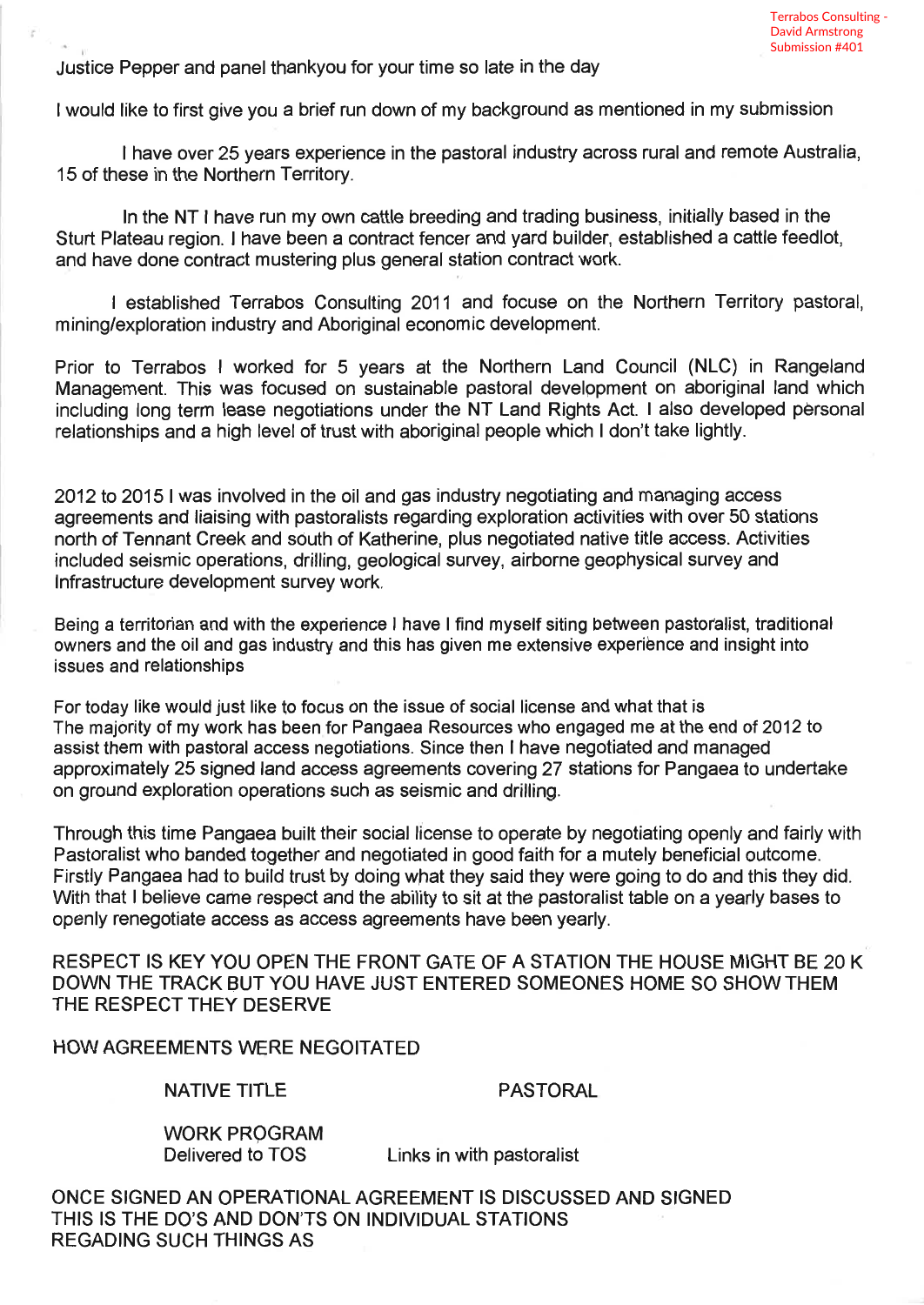- . GATES
- . STATION SHOOTING
- . SPEED
- **COMMUNICATION**

## THIS OPEATIONAL AGREEMENT IS READ OUT TO ALL CREWS AT INDUCTION DAY

AT THE END OF ALL OPEATIONS I VISIT EACH STATION TO SIGN OFF AND DISCUSS CONDUCT.

THE FINIAL QUESTION IS ALWAYS WOULD YOU ALLOW PANGAEA BACK ON YOUR STATION AND THE ANSWER HAS BEEN YES

## I HAVE ACTUALLY BEEN ASKED BY STATIONS IF PANAGEA WOULD COME BACK.

To state I believe Pangaea built and holds a social license to operate in the Sturt Platue region

Where does that social license need to extend to and how do you build one.

I know there are issues with a social license wíth the wider community and I respect that.

My concern is with information delivered particularly to traditional owners.

l've had TOs south of Katherine tell me dírectly that they have been told

They will get sick, their kids will die, their water will get poisoned and the fish will die, their cattle will die and their land will be destroyed

In their eyes this is total Armageddon

Whether you like this industry or not to use fear as a tool and that's what was in these peoples eyes, against the most disadvantaged territorians is wrong.

I believe there are opportunities for TOs within the oil and gas industry however TOs need to be afforded the right to balanced information

The industry engagement is governed by the native title act and land rights act and controlled by the land councils and through this inquiry there may be more restrictions

Activíst are controlled by no body and push their own extreme agenda I believe they need to be controlled and held accountable as the industry should is.

Another group asked me to help securer some funding to further develop their pastoral operations as a recent application had been knocked back. Funding is getting harder to obtain and I believe financial independence is a large stepping stone to true self determination. I asked what other businesses or opportunities they had on their land and they said a company wants to frack on their but they didn't like that. I asked why they didn't like it and they didn't know they just said they had been told it was no good. I told them it may not be right for them but they should investigate it fully as it may be a way to make money in one area of their land to use in another. They asked me to go and speak to the exportation company for them. I explained the moratorium and told them they would need to start the process with the land council

Again they have been told it's bad but don't know why.

I have raised the above points as I work in aboriginal economic development and see opportunities for them within the O and G industry and I would hate to see them railroaded and miss out.

Activist will go back to their homes but it will be TOs who could be the biggest losers and I've seen this sirnario play out before

TO HOLISTIC CONSULTATION